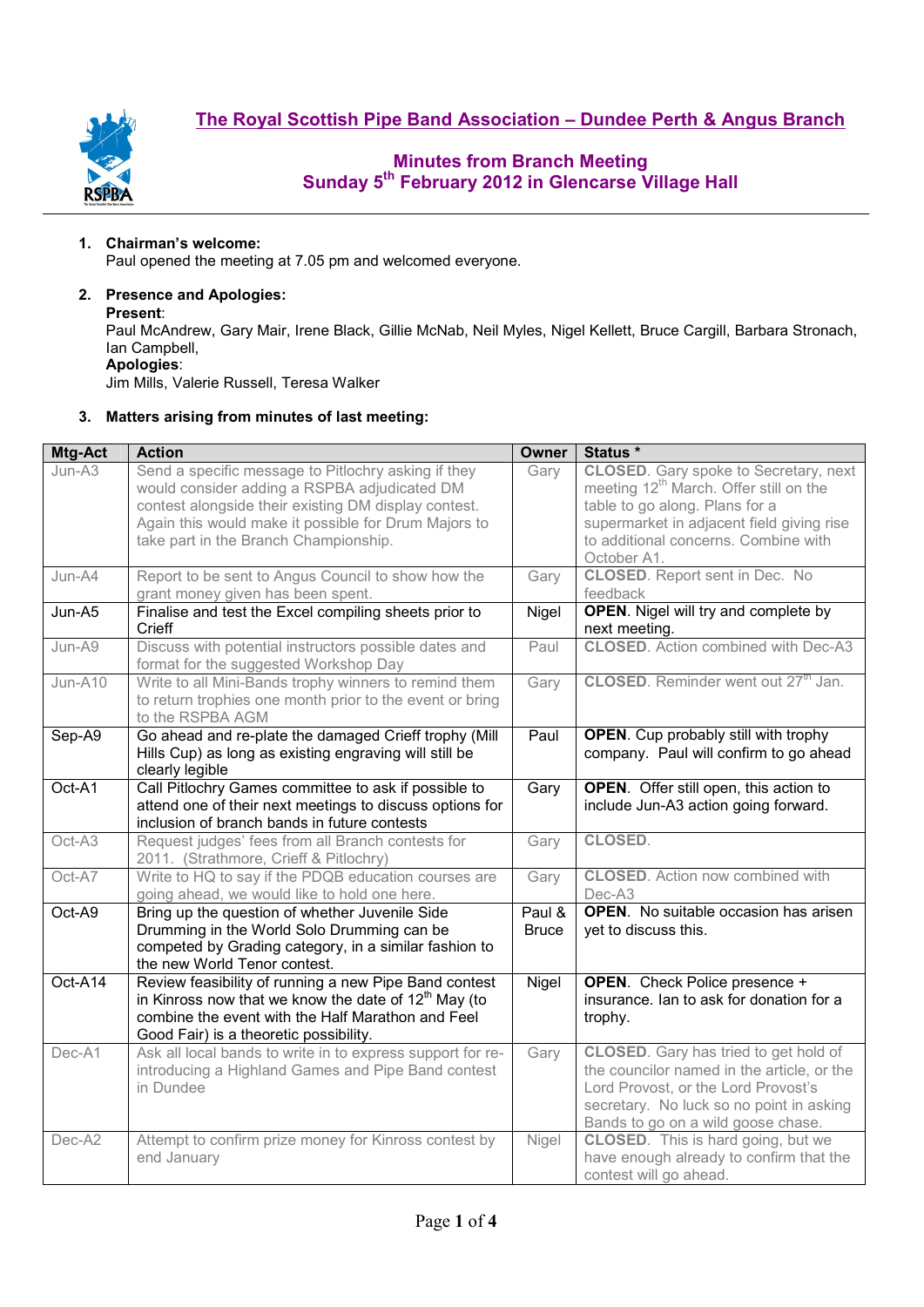

# **Minutes from Branch Meeting Sunday 5th February 2012 in Glencarse Village Hall**

| Dec-A3   | Review PDQB course options with a view to holding<br>one in the Branch                                             | <b>Bruce</b><br>Gary | <b>OPEN.</b> The Education Officer starts on<br>1 <sup>st</sup> March (Patrick Whelan) This action<br>now combined with Jun-A9 and Oct-A7.<br>Once in place contact PW to take this<br>action forward. |  |  |
|----------|--------------------------------------------------------------------------------------------------------------------|----------------------|--------------------------------------------------------------------------------------------------------------------------------------------------------------------------------------------------------|--|--|
| Dec-A4   | Mention to the Campus the few points for                                                                           | Nigel                | <b>OPEN.</b> Nigel will do this at same time as<br>booking Campus for Nov 24 <sup>th</sup> .                                                                                                           |  |  |
|          | improvement, and also to ask for a price for next year                                                             |                      |                                                                                                                                                                                                        |  |  |
| $Dec-A5$ | Offer a set of the trophy photos to the RSPBA Historic                                                             | Gary                 | <b>CLOSED.</b> They have replied that there                                                                                                                                                            |  |  |
|          | Group                                                                                                              |                      | are no facilities for storing archive                                                                                                                                                                  |  |  |
|          |                                                                                                                    |                      | materials                                                                                                                                                                                              |  |  |
| Dec-A6   | Review if possible to add a secondary base to the Solo<br>Drumming trophy which is now completely full of<br>names | Paul                 | <b>CLOSED.</b> The damaged trophies from<br>the Branch solos are in for repair and<br>will be fixed and should give us another<br>30 days<br>Neil will put them on-line, along with<br>current holder. |  |  |
| Dec-A7   | Write to committee members not present and ask if                                                                  | Gary                 | <b>CLOSED.</b> Teresa and Isobel will be                                                                                                                                                               |  |  |
|          | they still wish to serve on the committee                                                                          |                      | withdrawing from the committee                                                                                                                                                                         |  |  |

**Other matters arising:** The newly-revived Fife Branch held an AGM recently which was well attended. They will be reinstating the Fife Mini-Bands competition (in November) so we will indicate to them when our Branch Solos will be taking place (decided Sat  $24<sup>th</sup>$  November as of this meeting) to try and avoid a clash.

#### **4. Approval of previous minutes: Approved**: Bruce

**Seconded**: Barbara

### **5. Correspondence:**

- Email received from Ian Campbell regarding Carnoustie Gala day. Plans are well advanced for this.
- 8 players have been released from Mains of Fintry Pipe Band
- Grant McIntyre (6/8 Boys Brigade) wrote in to ask if there had been any progress on the matter of PDQB qualifications.

### **6. Treasurers Report:**

Irene presented the latest figures [figures confidential – available in a separate document]

### **7. National Council Report:**

Paul reported as follows:

- Reminder, for the AGM the only people eligible to vote are the Band Secretaries or proxies registered officially. AGM will be on 10<sup>th</sup> March.
- New proposals have been made for changes to standing orders and rules
- The 2 day World's event could cause clashing problems for both Perth & Crieff games. This will be addressed with these games by the RSPBA
- Membership scheme. At the first meeting back after the season a presentation is to be made on individual memberships rather than by band.
- North of Scotland Branch have been asked to come into line with the rest of Mainland UK and not hold separate Grade 4A and 4B competitions.
- 2 bans have been issued to RSPBA members
- An extension has been granted for bids by councils for the remaining 3 majors.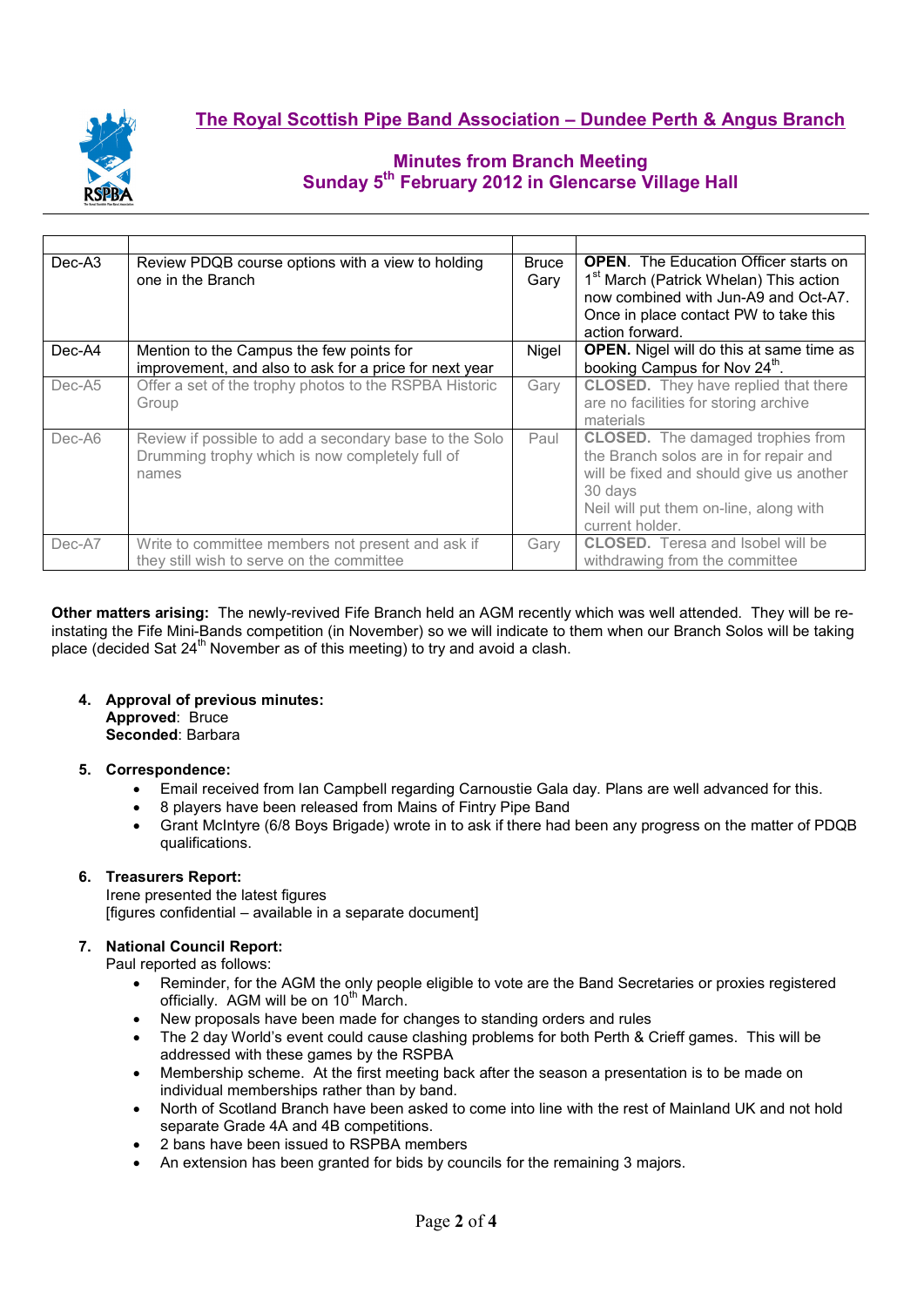

# **Minutes from Branch Meeting Sunday 5th February 2012 in Glencarse Village Hall**

- Pipe Band magazine. The RSPBA have finished binding all previous issues of the magazine. Now an App is available for the magazine, users just need to click on the College of Piping app to get the magazine.
- Competition dates all now confirmed. Unfortunately, the Edinburgh (Ingleston) competition has moved to the same date as Crieff, 19<sup>th</sup> August. Some debate as to whether the distance between the two events is over the required 50 miles or not. Nigel to check and advise.
- Bus passes for the Worlds now reduced from £40 to £20. Band members in uniform will no longer need a ticket/wrist-band, but all other members/or accompanying visitors will need to pay to enter.
- Prize money for majors is increasing, and a list of amounts was passed around for interest.
- Mr Allan has been voted an Honorary Life Member
- Paul has submitted himself for re-election next year
- It has been advised that the mandatory retirement of adjudicators at 75 does not contravene equal opportunities legislation, as they are volunteers rather than employees. However, this would have to apply equally to all RSPBA volunteers.

### **8. Music Board Report:**

Bruce reported as follows:

- Gradings approved at last meeting
- Stockbridge 4B to 4A by request
- Chorley staying where they were, no longer wishing to be re-graded
- Craigmount High School from Juvenile to 3B by request due to over-age players
- Scotia Glenville requested an international grading of Novice Juvenile, approved
- Johnstone requested from 3A to 3B. Denied, as still a solid nucleus of pipers and drummers from original band
- Kileen requested Grade 2 to 3B. Awaiting confirmation that players have been lost. Pending
- Boness in have been graded to Grade 3B following an assessment.
- The 2 day Worlds will trial in 2013 and take place on the Saturday and Sunday. Bruce outlined the rough plans for the Committee, which will be formally presented at the AGM.
- There will be a working group on future MAP tunes. Branch Grade 4 bands are invited to submit any preferences for tunes, arrangements, etc.

### **9. AOCB:**

### • **Branch Mini Bands.**

- $\circ$  It was decided to keep the entry fees the same. Also match the playing requirements to the first Major for Grades 1 to 3. Grade 4 will play normal "minor" march selection. No need for more adjudication pads, we have plenty.
- 
- Contact Mr Lynch for prize giving, plus local suppliers of food-stuffs, etc o<br>
No ruling on having pipes up leading up to Mini-band performance, so fil No ruling on having pipes up leading up to Mini-band performance, so fine to allow it
- $\circ$  Should we offer certificates for places? Decided we could possibly play this one by ear
- Perth & District are hoping to have a 4B "Development" band, no issues as long as all players are correctly registered in the right band at least 2 weeks prior to any contest
- **Website matters** (Neil)
	- $\circ$  "Donate Now" button. These services are now chargeable, and this is made clear
	- o Neil mentioned the "Drop Box" free data storage facility if bands are interested for safe data backups.
	- $\circ$  Neil also ran through the Website history so far and provided a 4-page print-out of all news items
- **Possible tattoo.** Ian mentioned that there is some interest to bring a tattoo to the branch area, and this generated some discussion that St Johnstone's ground, McDiarmid Park, would be a logical venue. There was a previous tattoo once in Forfar which sold out, but was never repeated.
- There was also some discussion that there are two Queen's Diamond Jubilee events planned, one at Glamis Castle on 20<sup>th</sup> May (the day after the Scottish) and one in Perth on  $2^{nd}$  June. (for which bands can apply)